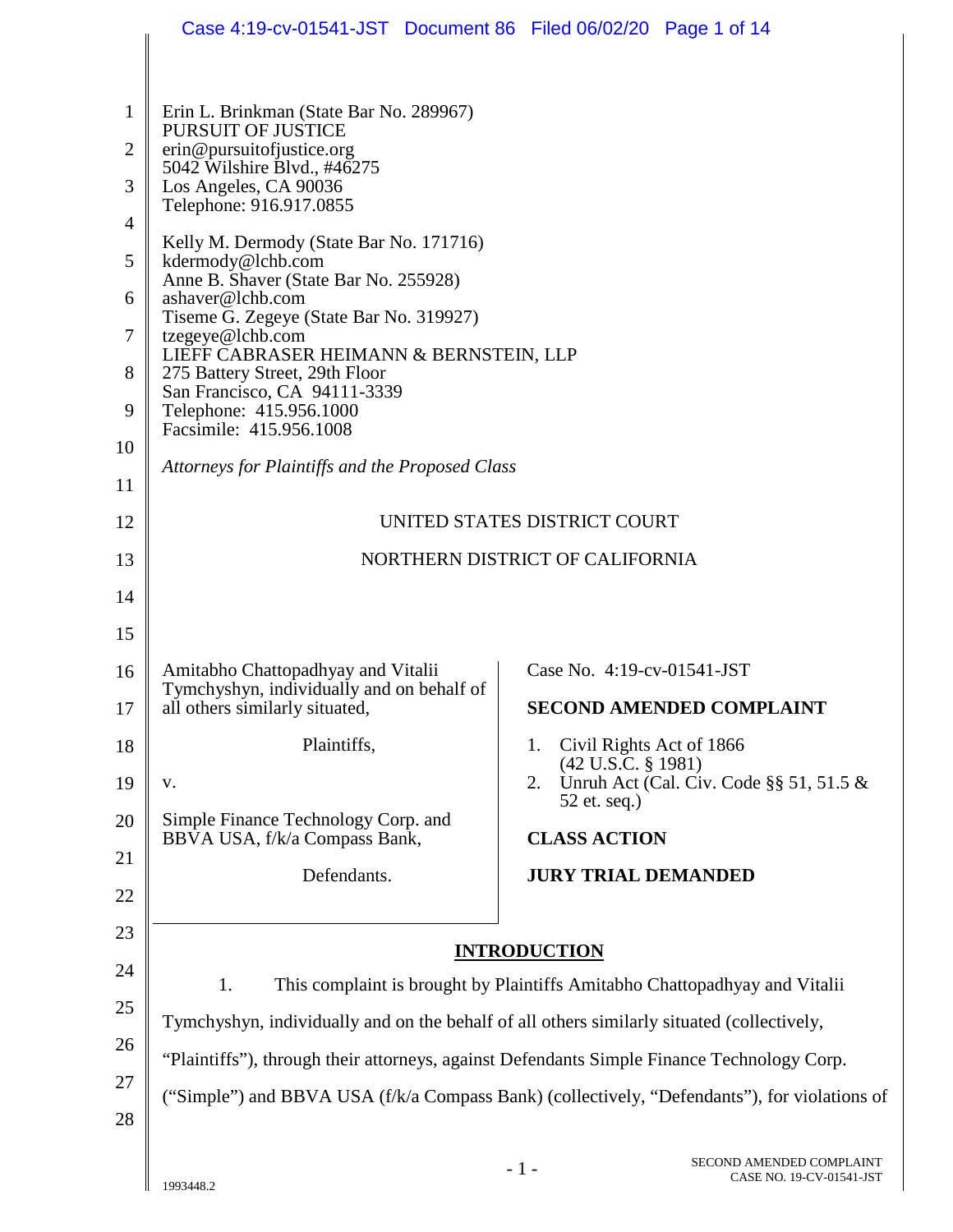| $\mathbf{1}$   | the Civil Rights Act of 1866, codified at 42 U.S.C. § 1981, and the Unruh Civil Rights Act,          |  |  |  |
|----------------|------------------------------------------------------------------------------------------------------|--|--|--|
| $\overline{2}$ | codified at section 51 et seq. of the California Civil Code.                                         |  |  |  |
| 3              | Defendant Simple has a stated policy of refusing to allow non-U.S. citizens to<br>2.                 |  |  |  |
| 4              | open a bank account on the basis of their citizenship and/or immigration status. Defendant BBVA      |  |  |  |
| 5              | USA has a stated policy of refusing to allow non-U.S. citizens to open a bank account online on      |  |  |  |
| 6              | the basis of their citizenship and/or immigration status, instead requiring that they come into a    |  |  |  |
| $\tau$         | branch office to do so, which has the effect of denying services altogether to such non-U.S.         |  |  |  |
| $8\,$          | citizens who are unable to come into a branch office. Defendants policies are arbitrary,             |  |  |  |
| 9              | discriminatory, and violate 42 U.S.C. § 1981 and Cal. Civ. Code. § § 51, 51.5 $\&$ 52.               |  |  |  |
| 10             | <b>PARTIES</b>                                                                                       |  |  |  |
| 11             | 3.<br>Plaintiff Chattopadhyay is a named plaintiff in this case, a native and citizen of the         |  |  |  |
| 12             | Republic of Singapore and is lawfully admitted for permanent residence in the United States. She     |  |  |  |
| 13             | has been issued a valid social security number by the Social Security Administration.                |  |  |  |
| 14             | Plaintiff Tymchyshyn is a named plaintiff in this case, a native and citizen of<br>4.                |  |  |  |
| 15             | Ukraine and is lawfully admitted for permanent residence in the United States. He has been           |  |  |  |
| 16             | issued a valid social security number by the Social Security Administration.                         |  |  |  |
| 17             | 5.<br>On information and belief, Defendant BBVA USA, f/k/a Compass Bank,                             |  |  |  |
| 18             | (hereinafter "BBVA") is an Alabama corporation operating in the state of California and a            |  |  |  |
| 19             | subsidiary of BBVA USA Bancshares, Inc. BBVA does substantial business within the state of           |  |  |  |
| 20             | California, including both an online presence and physical branches.                                 |  |  |  |
| 21             | 6.<br>On information and belief, Defendant Simple Finance Technology Corp.                           |  |  |  |
| 22             | (hereinafter "Simple") is an Oregon corporation operating in the State of California and a           |  |  |  |
| 23             | subsidiary of BBVA USA Bancshares, Inc. Simple habitually operates in the state of California.       |  |  |  |
| 24             | A significant portion of its clientele is located in California and its business is targeted towards |  |  |  |
| 25             | California.                                                                                          |  |  |  |
| 26             | <b>JURISDICTION AND VENUE</b>                                                                        |  |  |  |
| 27             | 7.<br>This Court has subject matter jurisdiction over Plaintiffs' section 1981 claim                 |  |  |  |
| 28             | pursuant to 28 U.S.C. § 1331. This Court has supplemental jurisdiction over Plaintiffs' state law    |  |  |  |
|                | SECOND AMENDED COMPLAINT<br>◠                                                                        |  |  |  |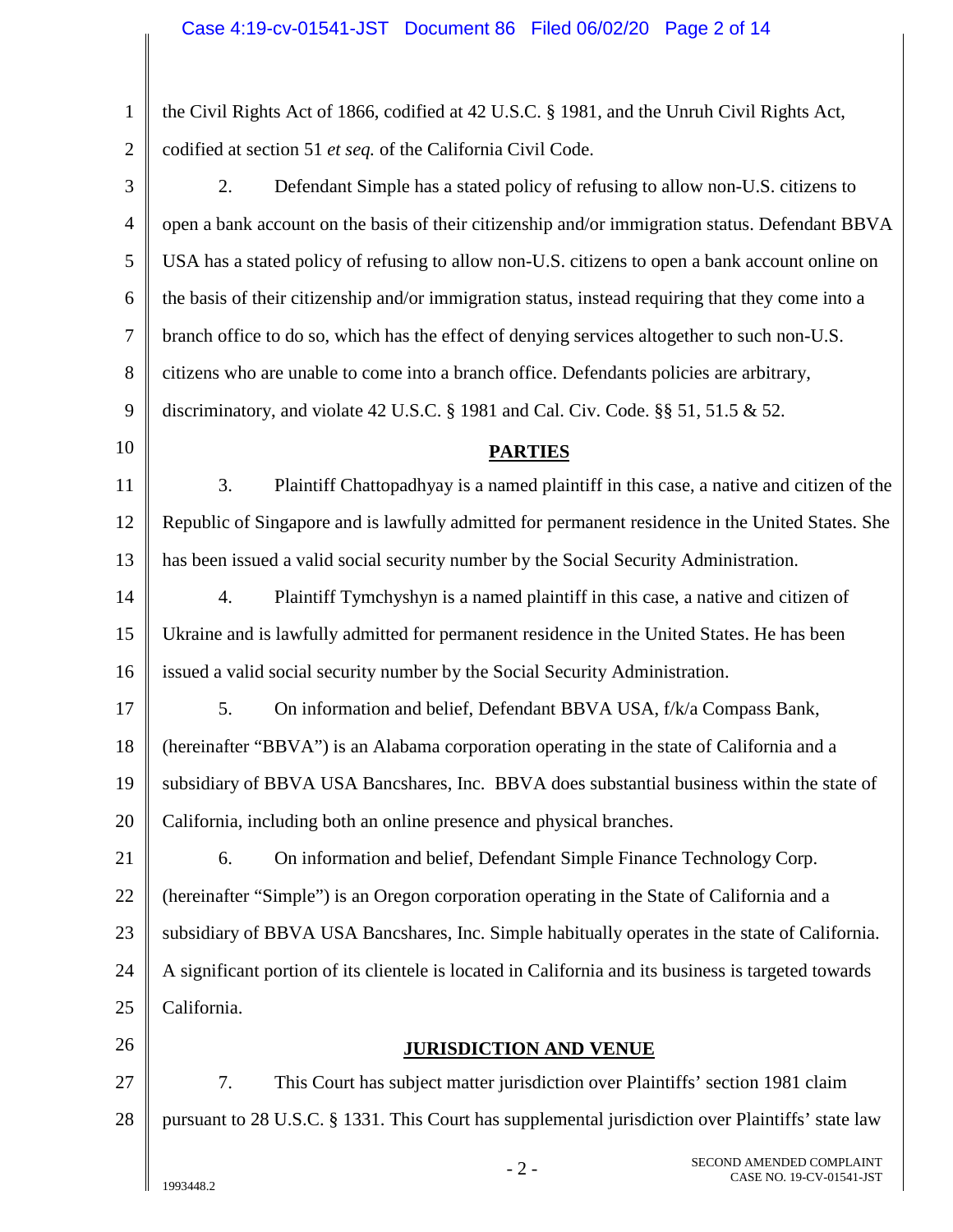## Case 4:19-cv-01541-JST Document 86 Filed 06/02/20 Page 3 of 14

<span id="page-2-1"></span><span id="page-2-0"></span>1 2 3 4 5 6 7 8 9 10 11 12 13 14 15 16 17 18 19 20 21 22 23 24 25 26 27 28 claims pursuant to 28 U.S.C. § 1367. Further, this Court has jurisdiction pursuant to the Class Action Fairness Act of 2005, 28 U.S.C.§ 1332 *et. seq.* 8. This Court is empowered to issue a declaratory judgment pursuant to 28 U.S.C. §§ 2201 and 2202. 9. This court has personal jurisdiction over each and every Defendant named herein because they do business in the State of California. 10. Venue is proper in this district pursuant to 28 U.S.C. § 1391(b)(2) because a substantial part of the events or omissions giving rise to the claims occurred in this district and Defendants conduct business within this district. 11. Pursuant to N.D. Cal. Local Rules 3-2(c) and (d), intradistrict assignment to the Oakland Division is proper because a substantial part of the events which give rise to the claims asserted herein occurred in Alameda, Contra Costa, Marin, Napa, San Francisco, San Mateo or Sonoma counties. **FACTUAL BACKGROUND** 12. Defendant Simple and Defendant BBVA are companies joined by a community of interest and with a joint course of conduct as relevant to the allegations herein. According to its website, Simple "join[ed] the BBVA family of companies in 2014, [and] started moving Simple accounts from our original partner bank, The Bancorp Bank, to BBVA Compass (now BBVA USA) in 20[1](#page-2-0)6. $\cdot$ <sup>1</sup> In other words, when one deposits funds with Simple, they are actually held by BBVA. Both BBVA and Simple are subsidiaries of the same parent company, BBVA USA Bancshares, Inc.<sup>[2](#page-2-1)</sup> One applies for an account with Simple through Simple's website, and one applies for an account with BBVA either through its website or in one of its physical branches. 13. Simple is an online bank, meaning it does not have any physical branch offices. Originally, Simple opened accounts for non-U.S. citizens. According to the "Frequently Asked Questions" on Simple's website, Simple offered accounts to "permanent residents of the United <sup>1</sup> See www.simple.com/faq (last visited March 12, 2020).<br><sup>2</sup> BBVA Compass Financial Corporation officially changed its name to BBVA USA Bancshares, Inc. effective June 10, 2019. *See* November 5, 2019 SEC Form 10Q, available at https://www.sec.gov/Archives/edgar/data/1409775/000140977519000059/bbvausa20190930x10q .htm (last visited March 12, 2020). - 3 - SECOND AMENDED COMPLAINT  $\overline{a}$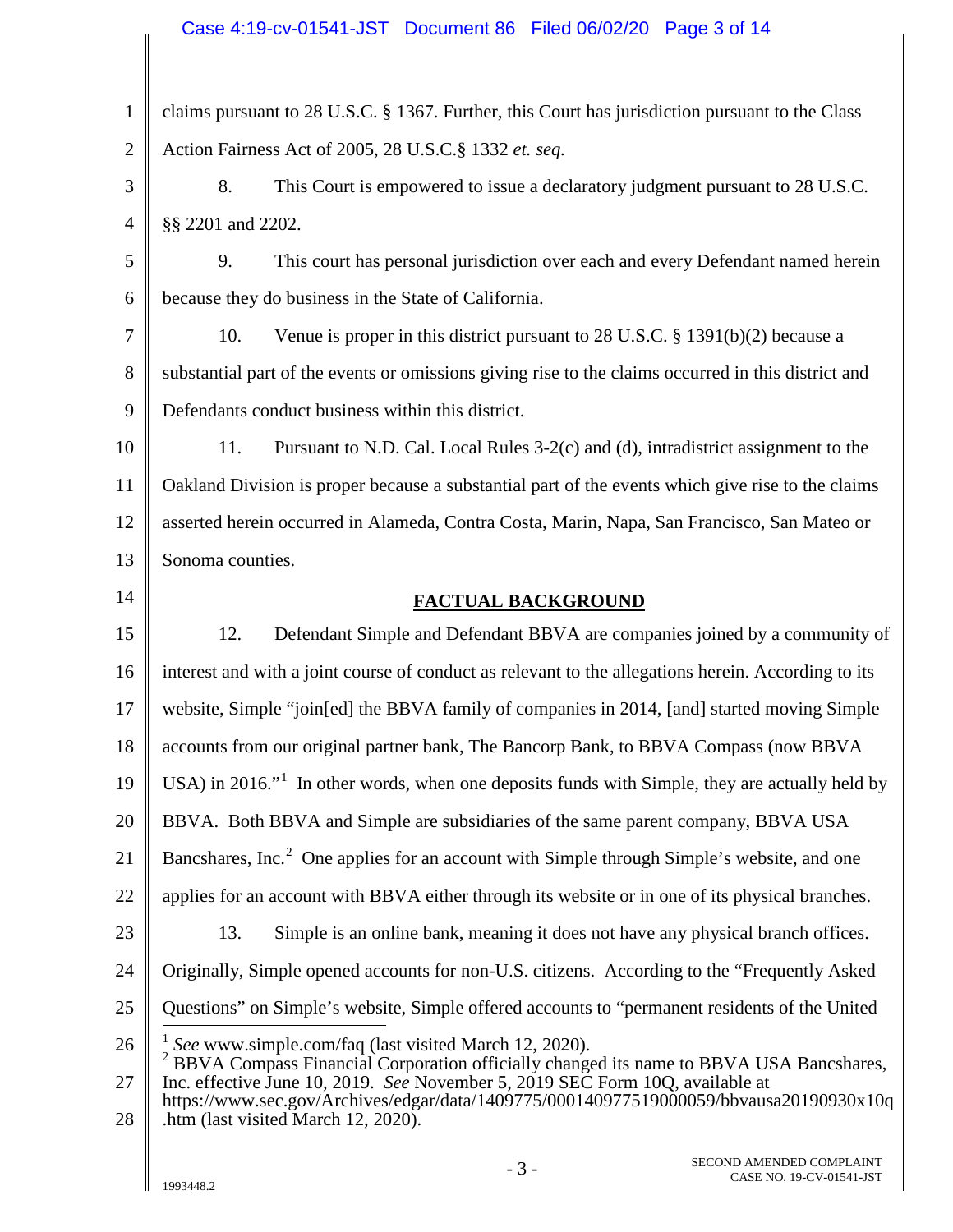## Case 4:19-cv-01541-JST Document 86 Filed 06/02/20 Page 4 of 14

1 2 3 4 5 6 7 States, over 18 years of age, with a Social Security number," through December 2016.<sup>[3](#page-3-0)</sup> But starting at least as far back as February 2017, and continuing through the present, Simple has denied applications submitted by non-U.S. citizens to open accounts, including residents with social security numbers. Simple's website stated that, "We can only offer accounts to U.S. citizens over 18 years of age, with a Social Security number."[4](#page-3-1) At or around this same time, Simple also closed all accounts belonging to non-U.S. citizens, including residents with social security numbers.

8 9 10 11 12 13 14 14. BBVA is a bank offering both online and in-person services, with physical branch offices in the states of Alabama, Arizona, California, Colorado, Florida, New Mexico, and Texas. Formerly known as Compass Bank, the bank became a wholly owned subsidiary of BBVA in 2007. Starting potentially as far back as 2007, but at least as of May 2018 and continuing through the present, BBVA has denied online applications by non-U.S. citizens, including residents with social security numbers, and has instead required them to go to a branch office in order to open an account.

15 16 17 18 19 20 21 22 23 24 25 15. On October 13, 2018, Plaintiff Chattopadhyay, drawn to the 2.02% interest bearing checking accounts which Simple offered, attempted to sign up for an account with Simple using the username "amitabho." After answering questions soliciting her personal information, her contact information and her intent in obtaining the account, she was brought to a screen titled "Let's verify your identity," soliciting her date of birth and social security number and asking "are you a U.S. citizen" and "are you a PEP (politically exposed person)." After filling in the rest of the form, including her social security number, she clicked "no" in response to "are you a U.S. citizen." A notice with an exclamation mark popped up reading "Sorry, at this time we can only accept US citizens." The "verify" button, which would have allowed her to carry on in making her application, remained inaccessible. Plaintiff Chattopadhyay attempted to sign up two more times over the next few months. The same result occurred each time.

26

27

 $\overline{a}$ 

<span id="page-3-1"></span><span id="page-3-0"></span><sup>28</sup> <sup>3</sup> https://web.archive.org/web/20161205091318/http://simple.com/faq (December 2016).  $4 \text{ https://web.archive.org/web/20170205040836/http://simple.com/faq (February 2017).}$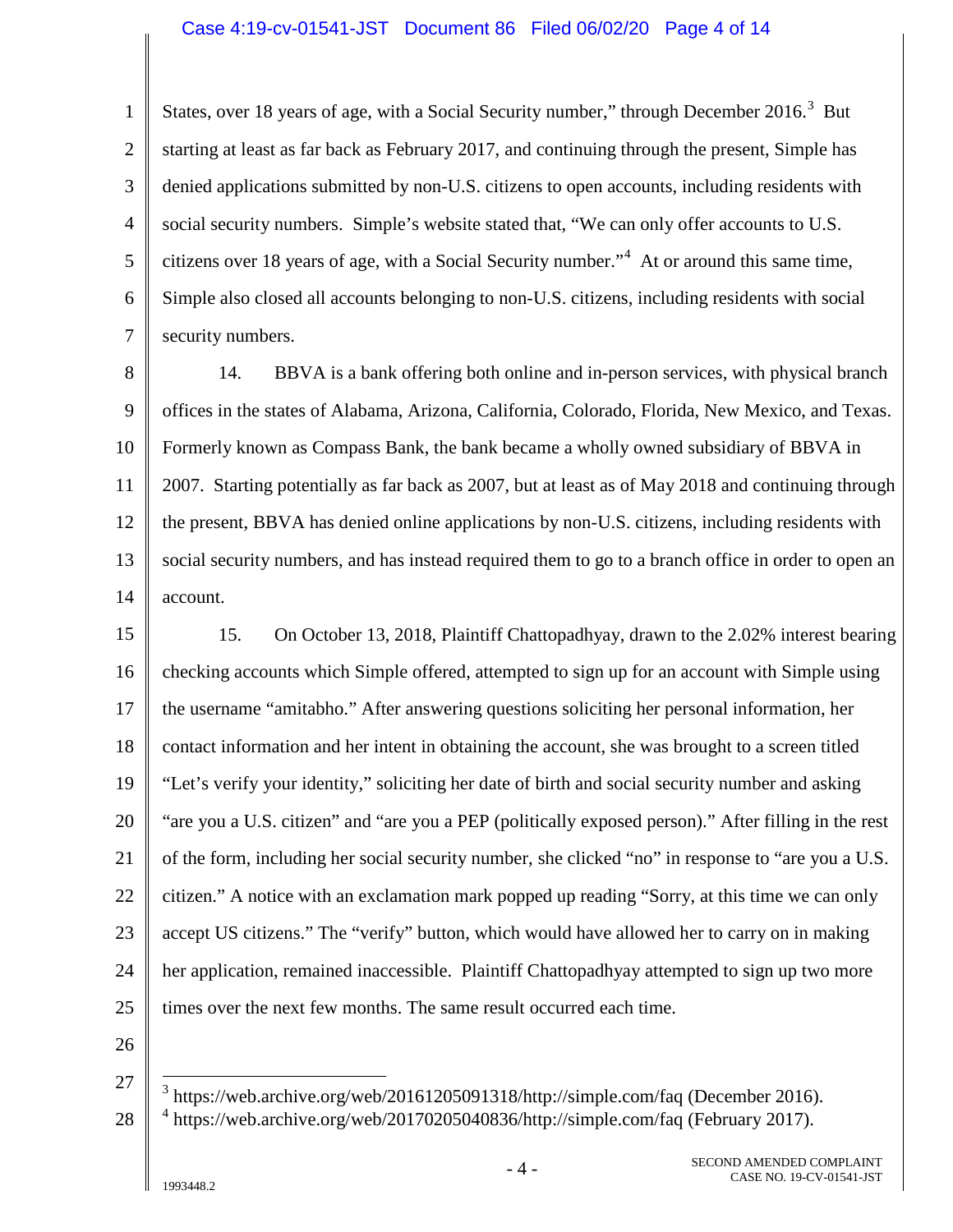1 2 3 4 5 6 7 16. On March 27, 2019, Plaintiff Chattopadhyay attempted to sign up online for a checking account with Defendant BBVA. The online application called for her to enter her personal information, including social security number, which she did. Part way through the application form is the question, "Are you a U.S. Citizen?" When she clicked "No"," a notice with an exclamation mark popped up reading "You must be a U.S. Citizen to apply for a Free Checking online. However, you may apply at a branch." The remainder of the application remained inaccessible.

8 9 10 11 12 13 14 15 17. On October 25, 2019, Plaintiff Tymchyshyn attempted to sign up online for an account with Simple. After creating a username and a password, he entered his personal information into the online application form, including his social security number. When he came to the portion of the form that asked, "Are you a U.S. Citizen?" he clicked "No." His application was then rejected and he was unable to proceed with filling out the rest of the form and clicking "Submit." The same day, Plaintiff Tymchyshyn received an email from Simple stating, "We're sorry to let you know that your Simple application was not approved. For security and regulatory purposes, we can't tell you the specific reason."

16 17 18 19 20 21 22 18. On March 13, 2020, Plaintiff Tymchyshyn attempted to sign up online for a checking account with Defendant BBVA. The online application called for him to enter his personal information, including social security number, which he did. Part way through the application form is the question, "Are you a U.S. Citizen?" When he clicked "No," a notice with an exclamation mark popped up reading "You must be a U.S. Citizen to apply for a Free Checking online. However, you may apply at a branch." The remainder of the application remained inaccessible.

23

27

28

24 25 26 19. According to an article published on the website medium.com, "Simple bank discriminates against permanent US residents," the company sent the following official reply on September 28, 2018 to a lawful permanent resident who was denied an account with Simple on the basis of citizenship:

> Thanks for reaching out to us! In May of 2016, the US Department of the Treasury issued new rules and guidelines under the Bank Secrecy Act in order to clarify and strengthen requirements for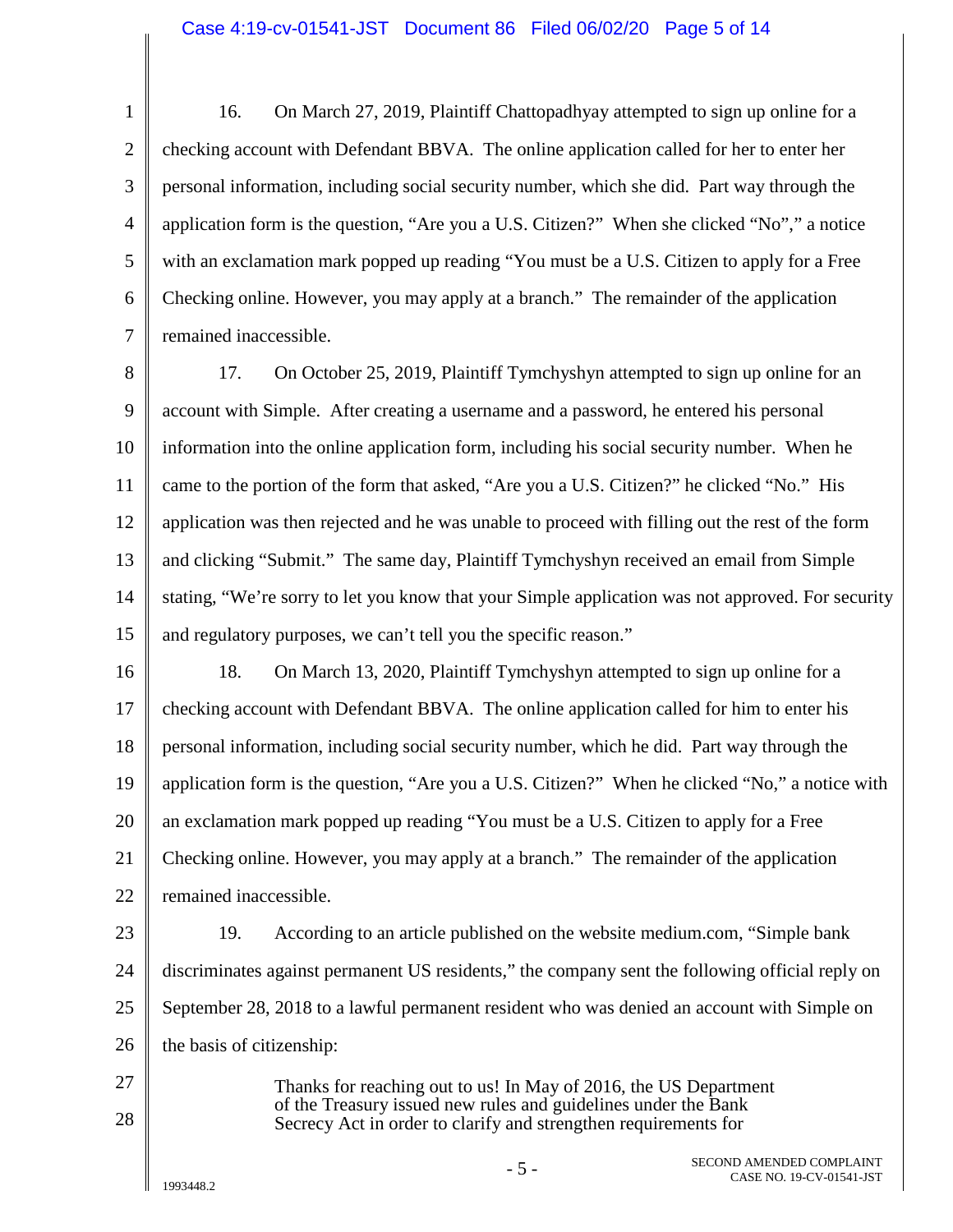<span id="page-5-0"></span>1 2 3 4 5 6 7 8 9 10 11 12 13 14 15 16 17 18 19 20 21 22 23 24 25 26 27 28 ALL financial institutions. In short, the Federal Regulators require us to ask more questions of our customers and know more about them and how they will be using the account. These new rules and guidelines had to be implemented by May of 2018. With that said, we can only offer new accounts to U.S. citizens.<sup>[5](#page-5-0)</sup> 20. Upon information and belief, Simple's reply references 81 FR 29397, Customer Due Diligence Requirements for Financial Institutions. However, the Treasury's issuance of that rule did not impose any requirement for banks to distinguish between citizens of the United States and citizens of any other country in any way. Rather, the Treasury's regulations distinguish only between people who have social security numbers and those who do not. 21. As such, Defendants' stated justification (as also reflected in Defendants' joint motion to dismiss, ECF 19) was at best an incorrect interpretation of the law, and at worst a pretext for their intent to discriminate against non-U.S. citizens. **CLASS ACTION ALLEGATIONS** 22. Plaintiffs Chattopadhyay and Tymchyshyn bring class allegations under Fed. R. Civ. P. 23(a),  $(b)(2)$ , and  $(b)(3)$  on behalf of a nationwide class consisting of all non-U.S. citizens residing in the United States and in possession of a valid social security number at the time they applied for an account with Simple and/or BBVA between March 25, 2016 through the date of final judgment in this action ("Covered Period"), who were denied on the basis of their citizenship, or whose accounts with Simple and/or BBVA were terminated during the Covered Period on the basis of their citizenship. Plaintiffs Chattopadhyay and Tymchyshyn are members of the Nationwide Class. 23. Plaintiffs Chattopadhyay and Tymchyshyn also bring class allegations under Fed. R. Civ. P. 23(a), (b)(2), and (b)(3) on behalf of a California class consisting of all non-U.S. citizens residing in California and in possession of a valid social security number at the time they applied for an account with Simple and/or BBVA between March 25, 2016 through the date of final judgment in this action ("Covered Period"), who were denied on the basis of their citizenship, or whose accounts with Simple and/or BBVA were terminated during the Covered <sup>5</sup> *See* https://medium.com/@bartclaeys/simple-bank-discriminates-against-permanent-usresidents-89c86bfba7b8 (last visited March 12, 2019).  $\overline{a}$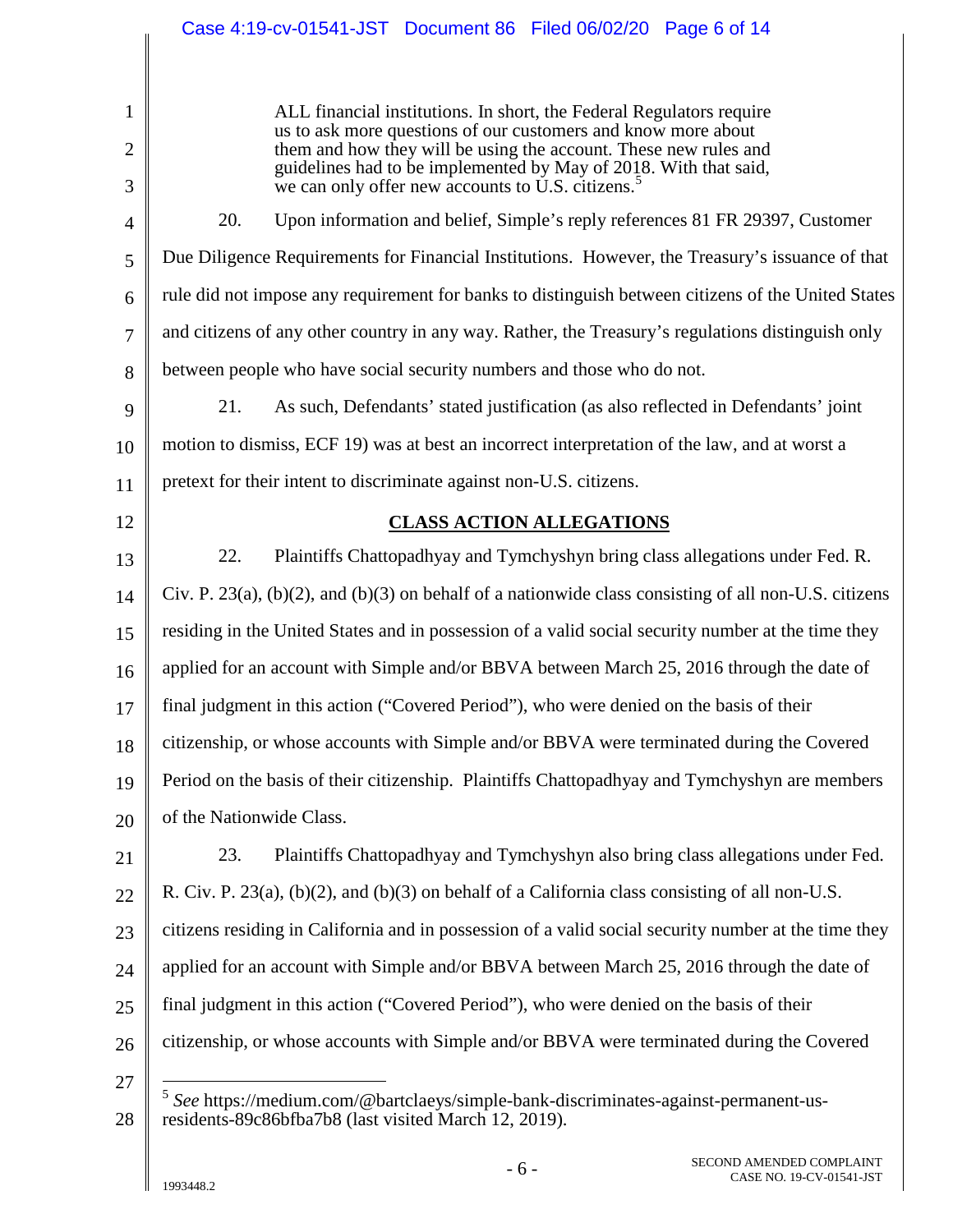1 2 Period on the basis of their citizenship. Plaintiffs Chattopadhyay and Tymchyshyn are members of the California Class.

3 4 5 6 7 8 9 24. Upon information and belief, Class Members in each of the classes are so numerous that joinder of all of them is impracticable. In February 2017, Simple claimed that it was obtaining "30,000 new accounts per month," starting from a baseline of about a hundred thousand.<sup>[6](#page-6-0)</sup> And BBVA touts itself as "among the top 25 largest U.S. commercial banks."<sup>[7](#page-6-1)</sup> Over 13 million lawful permanent residents are present in the United States, [8](#page-6-2) and hundreds of thousands of visa holders with social security numbers beyond that. Plaintiffs do not know the precise number of Class Members in each class, as this information is in Defendants' possession.

10 11 12 13 14 15 16 17 18 19 20 21 22 23 25. There are questions of law and fact common to the classes, and these questions predominate over any questions affecting only individual members. The common questions include, but are not limited to, (1) whether Defendants' stated policies which exclude Class Members outright from opening a bank account with Simple, and from opening a bank account online with BBVA, on the basis of their citizenship or immigration status (the "Policies") deprives Class Members of the right to contract in violation of Section 1981; (2) whether Defendants' application of the Policies deprive Class Members of their rights under the Unruh Civil Rights Act; (3) whether Class Members are harmed by Defendants' application of the Policies; (4) whether Class Members are entitled to compensatory damages; (5) if compensatory damages are warranted, whether Class Members are entitled to damages of no less than \$4,000 for each failed attempt to sign up for a bank account with Defendants and each account termination; (6) whether Class Members are entitled to punitive damages; (7) what equitable and injunctive relief for each of the classes is warranted; and (8) the scope of a resulting permanent injunction.

24

 $\overline{a}$ 

<span id="page-6-0"></span><sup>25</sup> 26 <sup>6</sup> https://www.bizjournals.com/portland/news/2017/02/02/bbva-compass-earnings-shine-somelight-on-simple.html (last visited March 12, 2020).

 $^7$  http://bbvausa.investorroom.com/ (last visited March 12, 2020).

<span id="page-6-2"></span><span id="page-6-1"></span><sup>27</sup> 28 <sup>8</sup> Department of Homeland Security, Office of Immigration Statistics. Available at https://www.dhs.gov/sites/default/files/publications/lpr\_population\_estimates\_january\_2015.pdf (last visited March 12, 2020).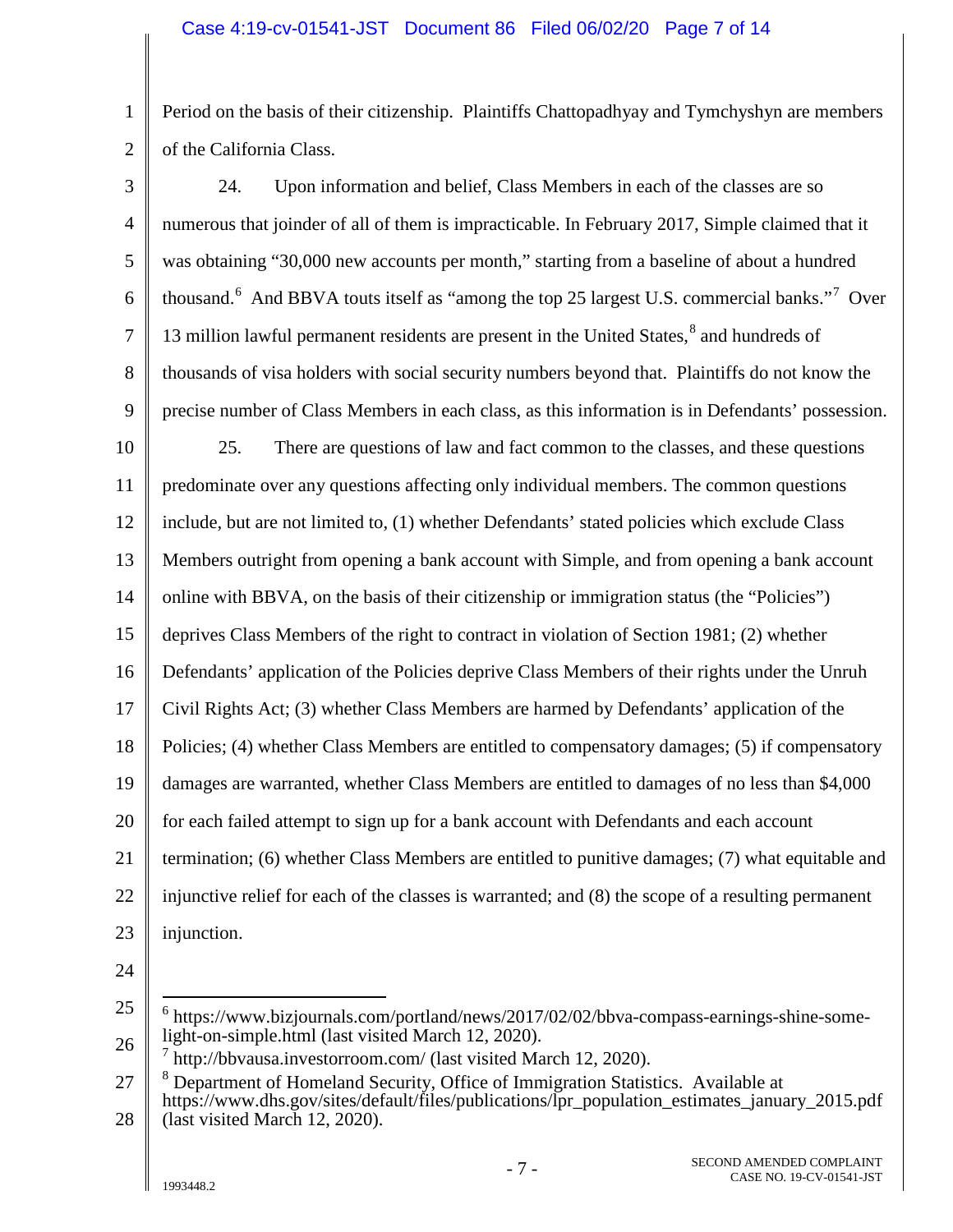## Case 4:19-cv-01541-JST Document 86 Filed 06/02/20 Page 8 of 14

1 2 3 4 5 6 7 26. Plaintiffs' claims are typical of the claims of the Class Members in each of the classes: (1) Plaintiffs were within the jurisdiction of the United States and had social security numbers; (2) Plaintiffs attempted to apply for bank accounts with Defendants; and (3) Plaintiffs did not receive bank accounts from Defendants due to their citizenship or immigration status. Each of these claims is substantially shared by every Class Member in each of the Classes. Each of the claims arises from the same course of conduct by Defendants, and the relief sought is common.

8 9 10 11 12 27. Plaintiffs will fairly and adequately represent and protect the interests of the Class Members in each of the classes. Plaintiffs have no conflict with any of the Class Members. Plaintiffs are committed to the goal of having Defendants change their business practices to stop discriminating against Plaintiffs and other resident non-U.S. citizens who possess valid social security numbers.

13 14 15 28. Plaintiffs have retained counsel sufficiently competent in civil rights and class action matters, including Unruh Act claims, to represent the Class Members adequately in this action.

16 17 18 29. The number of Class Members is ascertainable through Defendants' records, particularly through its digital logs of applications for bank accounts. Accordingly, each of the proposed classes is ascertainable.

19 20 21 22 23 24 25 30. Class certification is appropriate pursuant to Fed. R. Civ. P. 23(b)(2) because Defendants have acted and/or refused to act on grounds generally applicable to all Class Members, making declaratory and injunctive relief and statutory damages appropriate with respect to the classes as a whole. Defendants exclude Class Members outright from obtaining bank accounts online due to their citizenship or immigration statuses. Class Members are entitled to injunctive and other make-whole relief to end Defendants' common, unfair, and discriminatory policies.

26 27 28 31. Class certification is also appropriate pursuant to Fed. R. Civ. P. 23(b)(3) because common questions of fact and law predominate over any questions affecting only individual Class Members. Further, a class action is superior to other available methods for the fair and efficient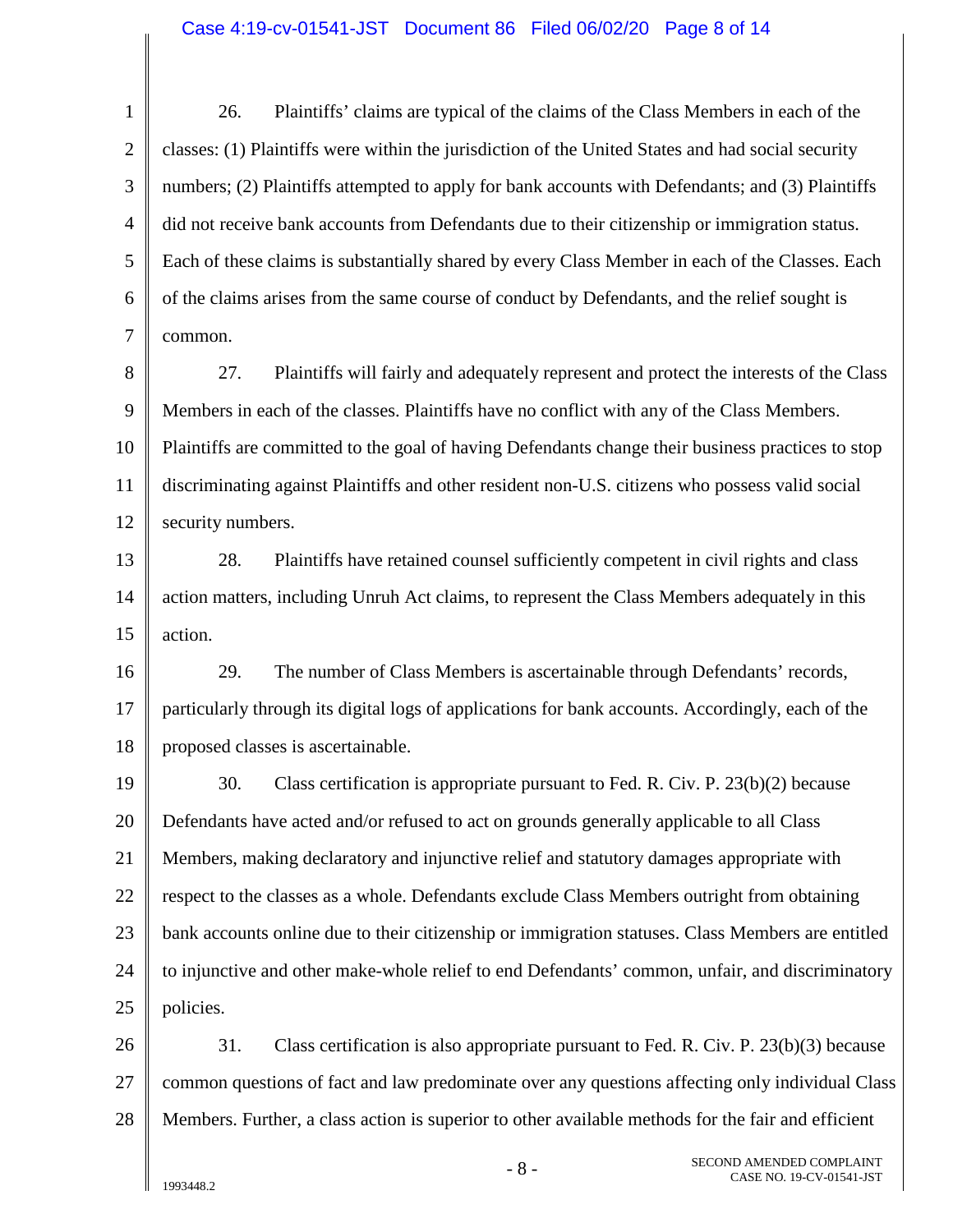| $\mathbf{1}$   | adjudication of this litigation since joinder of all members is impracticable. The Class Members |
|----------------|--------------------------------------------------------------------------------------------------|
| $\overline{2}$ | have been damaged and are entitled to recovery due to Defendants' common, unfair, and            |
| 3              | discriminatory policies. Damages are capable of measurement on a classwide basis. The analysis   |
| $\overline{4}$ | regarding the propriety and amount of punitive damages is based solely on Defendants' conduct,   |
| 5              | making these issues common to the classes. The Class Members will rely on common evidence to     |
| 6              | resolve their legal and factual questions, including applicable policies in the relevant period. |
| 7              | There will be no undue difficulty in the management of this litigation as a class action.        |
| 8              | <b>FIRST CAUSE OF ACTION</b><br>Citizenship Discrimination (42 U.S.C. §1981)                     |
| 9              | 32.<br>Plaintiffs incorporate into this cause of action each and every allegation contained      |
| 10             | in this this First Amended Complaint by reference as if it were set out entirely herein.         |
| 11             | 33.<br>Plaintiffs Chattopadhyay and Tymchyshyn bring this claim on behalf of                     |
| 12             | themselves and the California and Nationwide Classes.                                            |
| 13             | 34.<br>Plaintiffs and Class Members are persons within the jurisdiction of the United            |
| 14<br>15       | States.                                                                                          |
| 16             | 35.<br>Plaintiffs and Class Members are resident non-U.S. citizens in the United States          |
| 17             | with valid social security numbers.                                                              |
| 18             | 36.<br>Plaintiffs and Class Members have the right to make and enforce contracts in the          |
| 19             | United States and are entitled to the full and equal benefits of the law.                        |
| 20             | Defendants intentionally discriminated against Plaintiffs and Class Members on<br>37.            |
| 21             | the basis of citizenship by denying them the opportunity to contract to open a bank account with |
| 22             | Simple, by denying them the opportunity to contract to open a bank account online with BBVA,     |
| 23             | and/or by terminating their accounts.                                                            |
| 24             | 38.<br>Defendants' intentional discrimination against Plaintiffs and Class Members               |
| 25             | interfered with their right to make and enforce contracts to obtain and maintain a bank account. |
| 26             | 39.<br>Defendants' policies of refusing to open bank accounts and terminating bank               |
| 27             | accounts based on the Class Members' citizenship harmed them and constitutes unlawful            |
| 28             |                                                                                                  |
|                |                                                                                                  |

 $\parallel$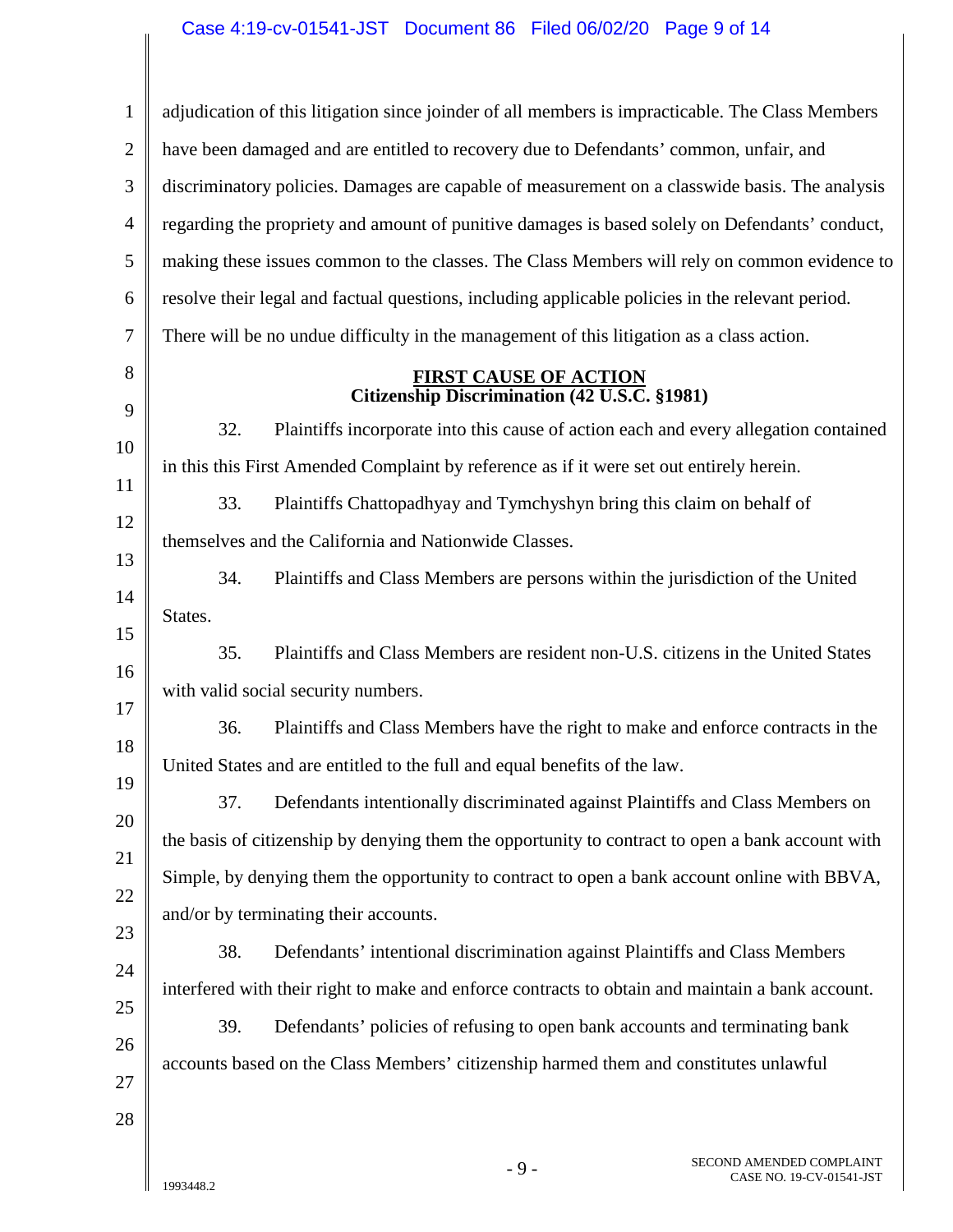1 2 citizenship discrimination in the making and enforcing of contracts in violation of 42 U.S.C. § 1981.

| 3        | 40.<br>Plaintiffs and the Class Members have no plain, adequate, or complete remedy at                |
|----------|-------------------------------------------------------------------------------------------------------|
| 4        | law to redress the wrongs alleged herein, and the injunctive relief sought in this action is the only |
| 5        | means of securing complete and adequate relief. Plaintiffs and the Class Members are now              |
| 6        | suffering, and will continue to suffer, injury from Defendants' discriminatory acts and omissions.    |
| 7        | 41.<br>Defendants' conduct has caused, and continues to cause, Plaintiffs and the Class               |
| 8        | Members substantial losses in interest which should have accrued on their Simple bank balances.       |
| 9        | It has also caused Plaintiffs and the Class Members to be denied the free checking accounts, and      |
| 10       | other benefits, offered by BBVA. The defendants' intentional discrimination thus interfered with      |
| 11       | Plaintiffs and Class Members' right to full and equal services and their right to make and enforce    |
| 12       | contracts for financial products.                                                                     |
| 13       | <b>SECOND CAUSE OF ACTION</b><br>Violation of the Unruh Act (Civ. Code §§ 51, 51.5 and 52 et seq.)    |
| 14       | 42.<br>Plaintiffs incorporate into this cause of action each and every allegation contained           |
| 15       | in this First Amended Complaint by reference as if it were set out entirely herein.                   |
| 16       | 43.<br>Plaintiffs Chattopadhyay and Tymchyshyn bring this claim on behalf of                          |
| 17<br>18 | themselves and the California Class.                                                                  |
| 19       | Plaintiffs and California Class Members are persons within the jurisdiction of the<br>44.             |
| 20       | United States.                                                                                        |
| 21       | 45.<br>Plaintiffs and California Class Members are resident non-U.S. citizens in the                  |
| 22       | United States with valid social security numbers.                                                     |
| 23       | 46.<br>Plaintiffs and California Class Members have the right to make and enforce                     |
| 24       | contracts in the United States and are entitled to the full and equal benefits of the law.            |
| 25       | 47.<br>Plaintiffs and California Class Members are entitled to the full and equal                     |
| 26       | accommodations, advantages, facilities, privileges, and/or services in all business establishments    |
| 27       | of every kind whatsoever, no matter their immigration status. Consequently, no business               |
| 28       |                                                                                                       |
|          |                                                                                                       |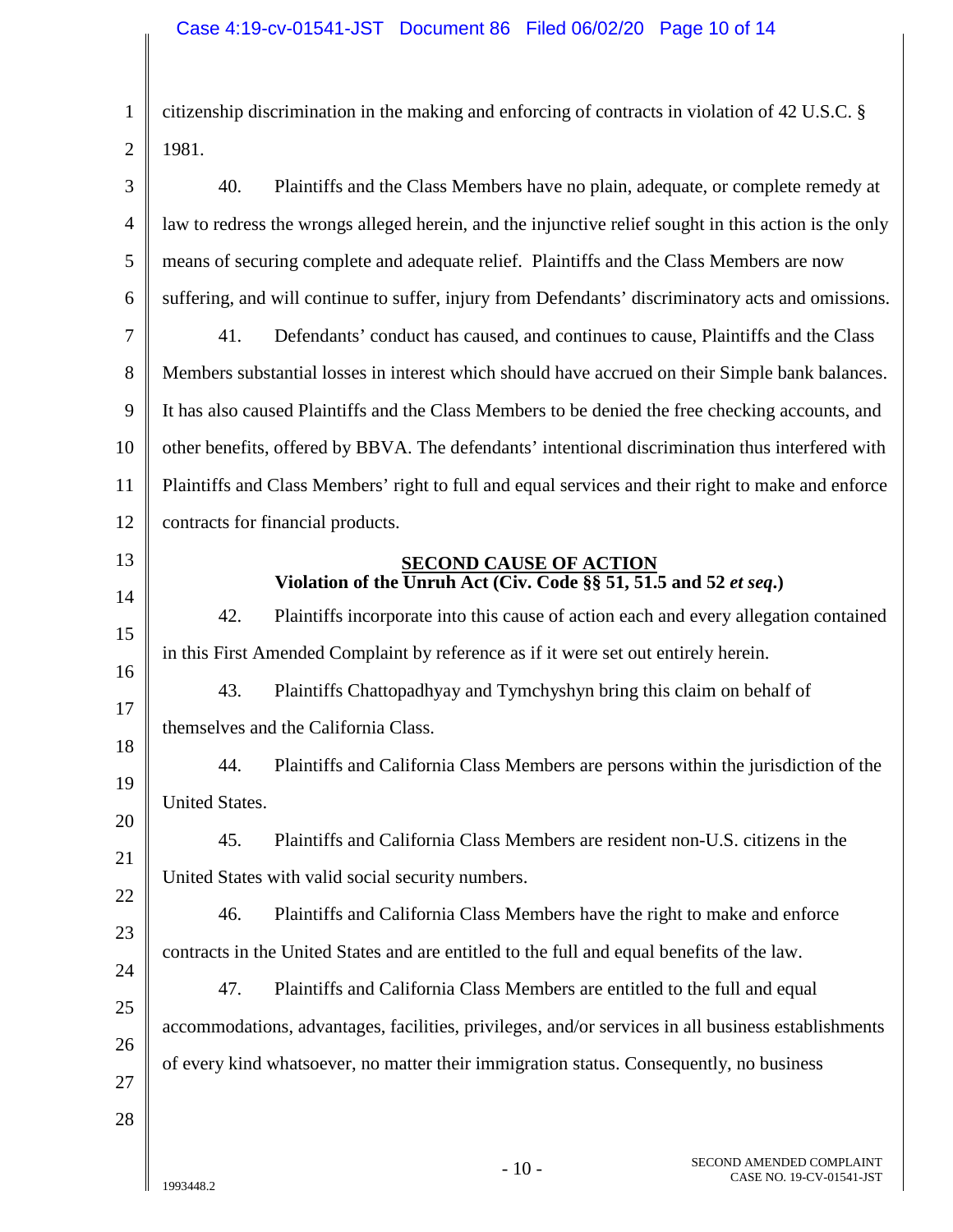1 2 establishment of any kind whatsoever may refuse to contract with Plaintiffs because of their immigration status.

3 4 5 6 7 48. Defendants intentionally discriminated against Plaintiffs and the California Class on the basis of citizenship, immigration status and/or nationality by denying them the opportunity to contract to open a bank account with Simple, by denying them the opportunity to contract to open a bank account online with BBVA, and/or by terminating their accounts. Each ground is pled collectively and in the alternative.

8 9 10 11 49. Defendants' intentional discrimination against Plaintiffs and the California Class interfered with their right to full and equal services and their right to make and enforce contracts in opening bank accounts; this interference constitutes unlawful discrimination in violation of the Unruh Act.

12 13 14 15 16 50. Plaintiffs and the California Class have no plain, adequate, or complete remedy at law to redress the wrongs alleged herein, and the injunctive relief sought in this action is the only means of securing complete and adequate relief. Plaintiffs and the Class Members they seek to represent are now suffering, and will continue to suffer, injury from Defendants' discriminatory acts and omissions.

17 18 19 20 21 22 51. Defendants' conduct has caused, and continues to cause, Plaintiffs and the California Class Members substantial losses in interest which should have accrued to their Simple bank balances. It has also caused Plaintiffs and the California Class Members to be denied the free checking accounts, and other benefits, offered by BBVA. The defendants' intentional discrimination thus interfered with Plaintiffs and California Class Members' right to full and equal services and their right to make and enforce contracts for financial products.

23 24 25 26 27 28 52. Pursuant to Civ. Code § 52 subd. (a), Plaintiffs and the California Class Members are entitled to treble the actual damages suffered, no less than \$4,000 per violation, and attorneys' fees. Pursuant to Civ. Code § 52 subd. (c) of the Unruh Civil Rights Act, Plaintiffs and the California Class are also entitled to injunctive and other equitable relief against such unlawful practices in order to prevent future damages, for which there is no adequate remedy at law, and to avoid a multiplicity of lawsuits.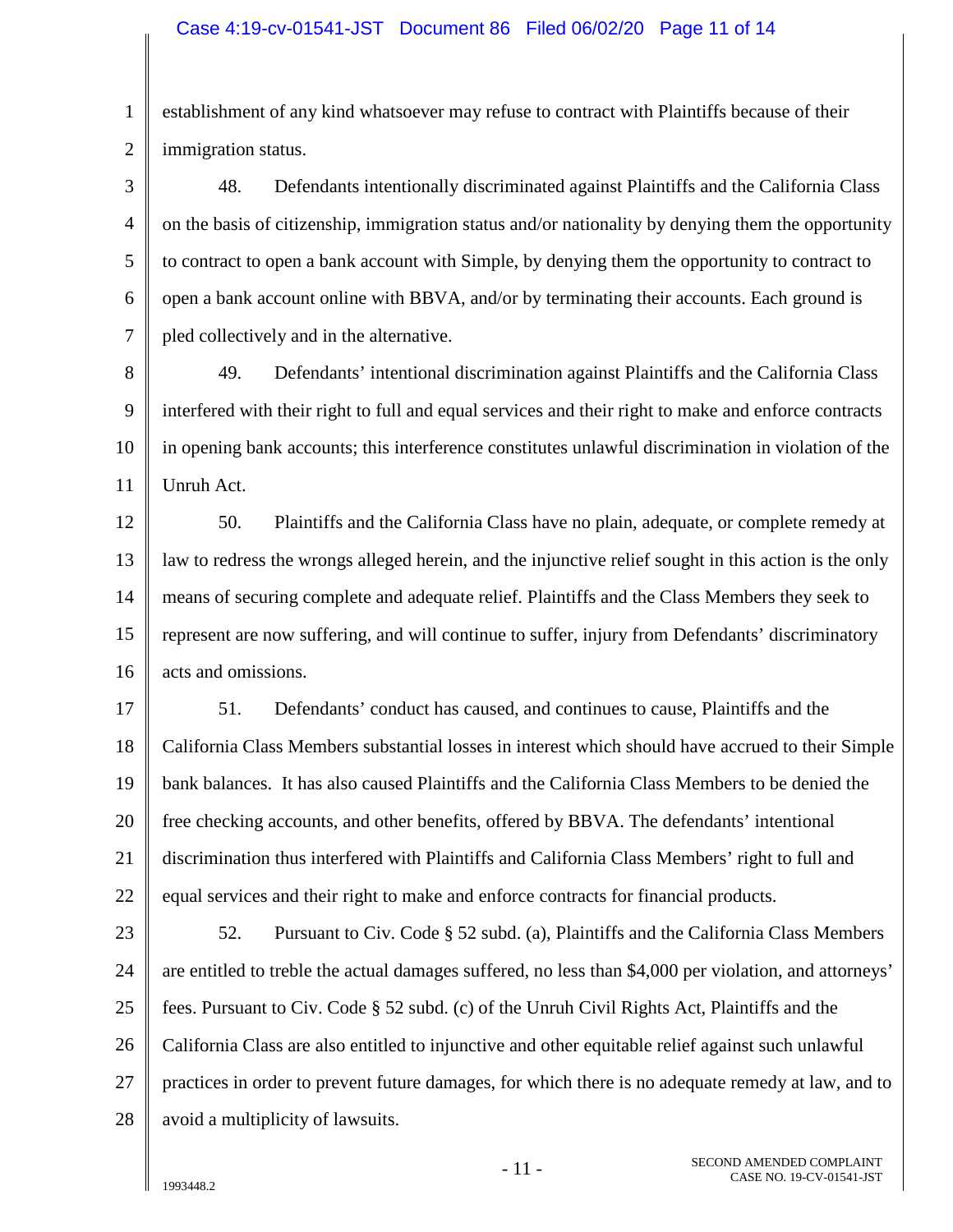|                |                                                                                                | Case 4:19-cv-01541-JST Document 86 Filed 06/02/20 Page 12 of 14                            |  |  |  |
|----------------|------------------------------------------------------------------------------------------------|--------------------------------------------------------------------------------------------|--|--|--|
|                |                                                                                                |                                                                                            |  |  |  |
| $\mathbf{1}$   |                                                                                                | <b>PRAYER FOR JUDGMENT</b>                                                                 |  |  |  |
| $\overline{c}$ |                                                                                                | WHEREFORE, Plaintiffs and the Class Members for each class pray judgment against           |  |  |  |
| 3              | each and every defendant as follows:                                                           |                                                                                            |  |  |  |
| 4              | Certification of the case as a class action on behalf of the proposed California and<br>1.     |                                                                                            |  |  |  |
| 5              | Nationwide Classes.                                                                            |                                                                                            |  |  |  |
| 6              | Designation of Plaintiffs Chattopadhyay and Tymchyshyn as representatives of<br>2.             |                                                                                            |  |  |  |
| 7              | both the California Class and Nationwide Class.                                                |                                                                                            |  |  |  |
| 8              | 3.                                                                                             | Designation of Plaintiffs' counsel of record as Class Counsel.                             |  |  |  |
| 9              | 4.                                                                                             | A declaratory judgment that the practices complained of herein are unlawful and            |  |  |  |
| 10             |                                                                                                | violate 42 U.S.C. § 1981 and sections 51 subd. (b) and 51.5 of the Unruh Civil Rights Act. |  |  |  |
| 11             | 5.                                                                                             | A preliminary and permanent injunction against Defendants and their officers,              |  |  |  |
| 12             | agents, successors, employees, representatives, and any and all persons acting in concert with |                                                                                            |  |  |  |
| 13             | them, from engaging in each of the unlawful policies, practices, customs and usages set forth  |                                                                                            |  |  |  |
| 14             | herein.                                                                                        |                                                                                            |  |  |  |
| 15             | 6.                                                                                             | For general and special damages according to proof.                                        |  |  |  |
| 16             | 7.                                                                                             | For treble and statutory damages to the extent allowed by law.                             |  |  |  |
| 17             | 8.                                                                                             | For exemplary and punitive damages according to proof.                                     |  |  |  |
| 18             | 9.                                                                                             | For reasonable attorneys' fees.                                                            |  |  |  |
| 19             | 10.                                                                                            | For costs of suit.                                                                         |  |  |  |
| 20             | 11.                                                                                            | For pre- and post-judgment interest as provided by law.                                    |  |  |  |
| 21             | 12.                                                                                            | For such other and further relief as the Court deems just and appropriate.                 |  |  |  |
| 22             |                                                                                                |                                                                                            |  |  |  |
| 23             |                                                                                                |                                                                                            |  |  |  |
| 24             |                                                                                                |                                                                                            |  |  |  |
| 25             |                                                                                                |                                                                                            |  |  |  |
| 26             |                                                                                                |                                                                                            |  |  |  |
| 27             |                                                                                                |                                                                                            |  |  |  |
| 28             |                                                                                                |                                                                                            |  |  |  |
|                |                                                                                                | SECOND AMENDED COMPLAINT<br>12                                                             |  |  |  |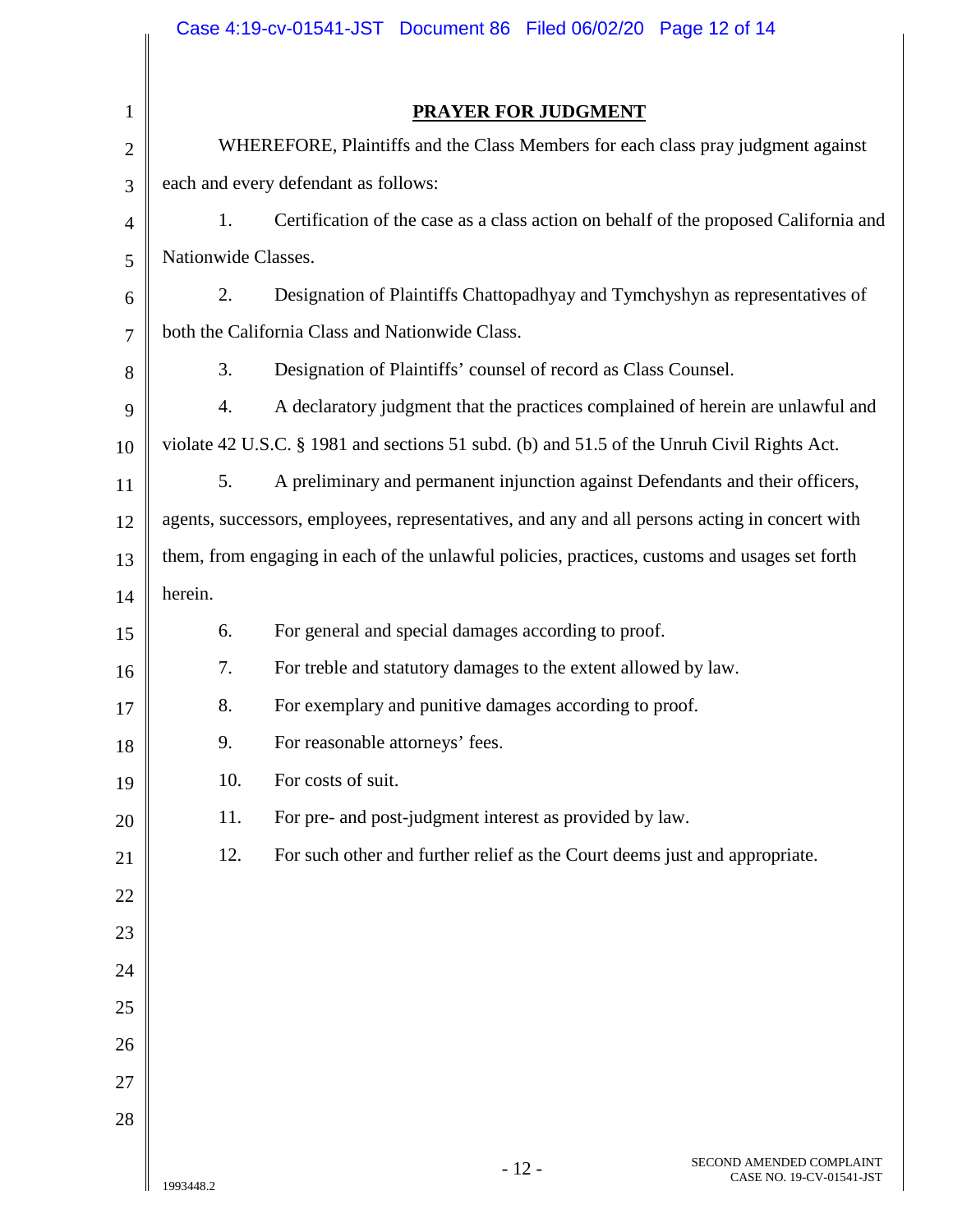|                | Case 4:19-cv-01541-JST Document 86 Filed 06/02/20 Page 13 of 14 |                                                      |                                                      |
|----------------|-----------------------------------------------------------------|------------------------------------------------------|------------------------------------------------------|
|                |                                                                 |                                                      |                                                      |
| $\mathbf{1}$   | Dated: June 2, 2020                                             | Respectfully submitted,                              |                                                      |
| $\overline{2}$ |                                                                 | /s/ Anne B. Shaver                                   |                                                      |
| 3              |                                                                 | kdermody@lchb.com                                    | Kelly M. Dermody (State Bar No. 171716)              |
| $\overline{4}$ |                                                                 | ashaver@lchb.com                                     | Anne B. Shaver (State Bar No. 255928)                |
| 5              |                                                                 | tzegeye@lchb.com                                     | Tiseme G. Zegeye (State Bar No. 319927)              |
| 6              |                                                                 | <b>BERNSTEIN, LLP</b>                                | LIEFF CABRASER HEIMANN &                             |
| 7              |                                                                 | 275 Battery Street, 29th Floor                       | San Francisco, CA 94111-3339                         |
| 8              |                                                                 | Telephone: 415.956.1000<br>Facsimile: 415.956.1008   |                                                      |
| 9              |                                                                 |                                                      | Erin L. Brinkman (State Bar No. 289967)              |
| 10             |                                                                 | PURSUIT OF JUSTICE<br>erin@pursuitofjustice.org      |                                                      |
| 11             |                                                                 | 5042 Wilshire Blvd., #46275<br>Los Angeles, CA 90036 |                                                      |
| 12             |                                                                 | Telephone: 916.917.0855                              |                                                      |
| 13             |                                                                 |                                                      | Attorneys for Plaintiffs and the Proposed Class      |
| 14             |                                                                 |                                                      |                                                      |
| 15             |                                                                 |                                                      |                                                      |
| 16             |                                                                 |                                                      |                                                      |
| 17             |                                                                 |                                                      |                                                      |
| 18             |                                                                 |                                                      |                                                      |
| 19             |                                                                 |                                                      |                                                      |
| 20             |                                                                 |                                                      |                                                      |
| 21             |                                                                 |                                                      |                                                      |
| 22             |                                                                 |                                                      |                                                      |
| 23             |                                                                 |                                                      |                                                      |
| 24             |                                                                 |                                                      |                                                      |
| 25             |                                                                 |                                                      |                                                      |
| 26             |                                                                 |                                                      |                                                      |
| 27             |                                                                 |                                                      |                                                      |
| 28             |                                                                 |                                                      |                                                      |
|                | 1993448.2                                                       | $-13-$                                               | SECOND AMENDED COMPLAINT<br>CASE NO. 19-CV-01541-JST |